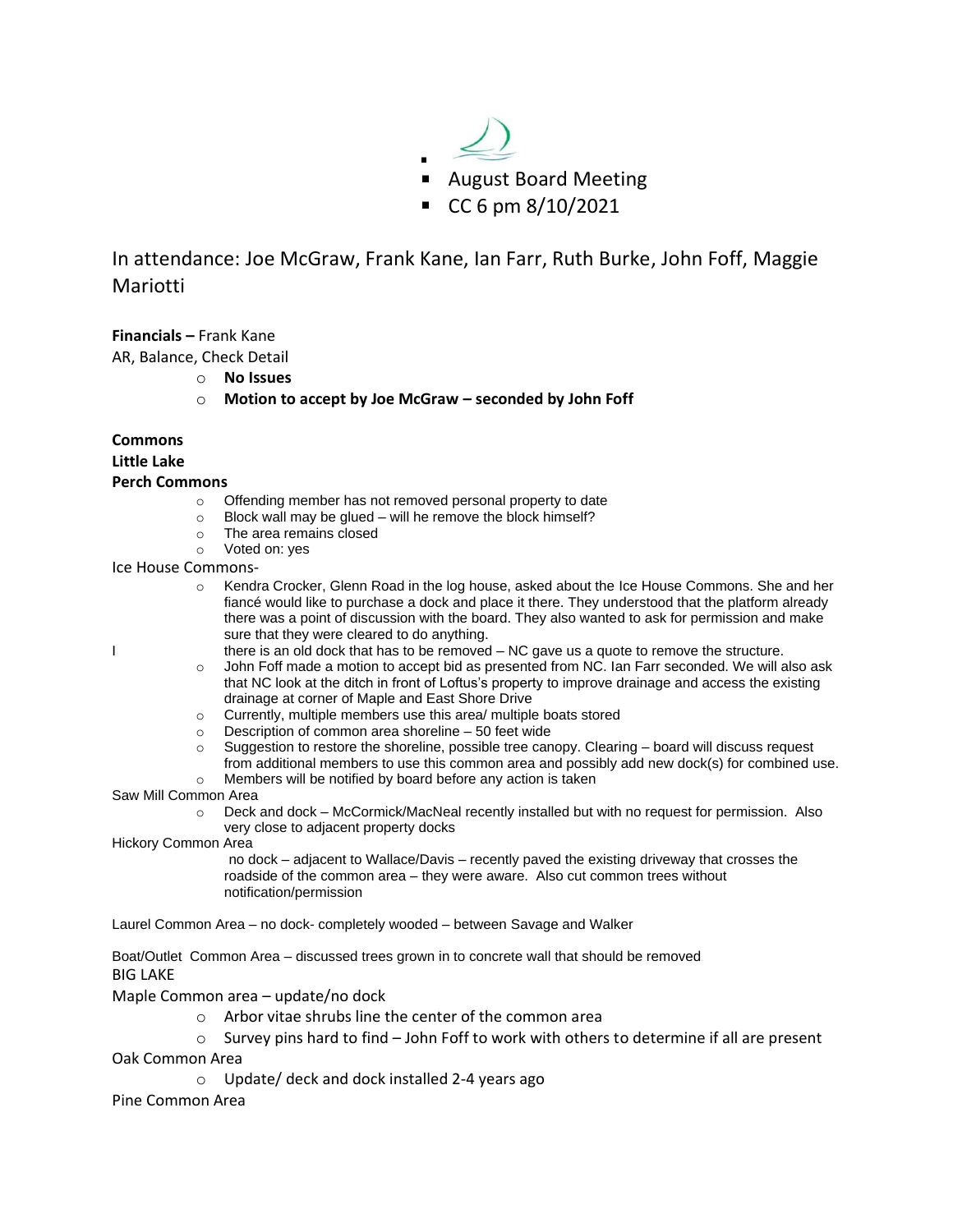- o Update no dock
- $\circ$  Gravel currently at the shoreline was placed there when prior decking structure was removed with board approval/ confirmed by board member / Ian Farr

West Shore Common Area –

largest. Lakeshore are/ Cawley deck-dock to Gilleran dock

Spring common Area

o Averto dock

Mountain Common area – Grill was on site – members notified – Rafalko dock

Tulake Common Area – Grill and firepit onsite – member notified – Capooci dock

InLet common area – former Giombetti access – bench only

Policy and Procedures - Intended Use of Commons – Over 45 People on 7/25 on OAK

- o Need Fishing Derby off each Commons and maintenance records annually No Porto Johns, firepits or grills Permitted on ANY Commons
- $\circ$  Discussed a moratorium on any improvements/dock additions as of this date
- $\circ$  Description of typical common area 40 feet wide allowable lakefront opening should be. 10 feet wide with no alterations to the shoreline
- o Issue Use of Comon Areas
- o Member must be in person with guests
- o How to regulate acceptable behavior
- o How to regulate capacity/ total #on site
- o How to notify of violations

# **Environment**

- o Environmental Monitoring and Enforcement Dan Farnham
	- 2021 Tree trimming request Tellie's, Kane's, Oak Commons, Terrizonis, Dominick Christiano (Killed Trees with retaining wall on club property) – Laila Kane went around to put the blue tape on the trees to be cut or trimmed. PP&L will be trimming trees close to the power lines in the Fall
- o There are over 30 trees Titan and C&C Trees are putting in quotes
- $\circ$  Ian found a local tree farm in Waymart. They are selling off some of their 2.5-3 inch caliber pin oaks at a reduced rate to make room for new plantings. They are offering them at \$150 each. They can also deliver. They do have other species of tree available in similar sizes although the costs are higher. Perhaps these are something we would consider for memorial plantings? He asked them to give us a price sheet that includes red oak and swamp oak.
- o Sand on Lakes shore is Prohibited Restoration of Shoreline
- o Cattails in Big Lake (Phosphorus from Fertilizers and Urine), North American Pond Weed – these will be treated on. 8/13/2021
- $\circ$  AEC Update Water Clarity good at both lakes today
- $\circ$  Beaver House Joe McGraw went out with Nick Capucci to see if he could remove it quotes were presented